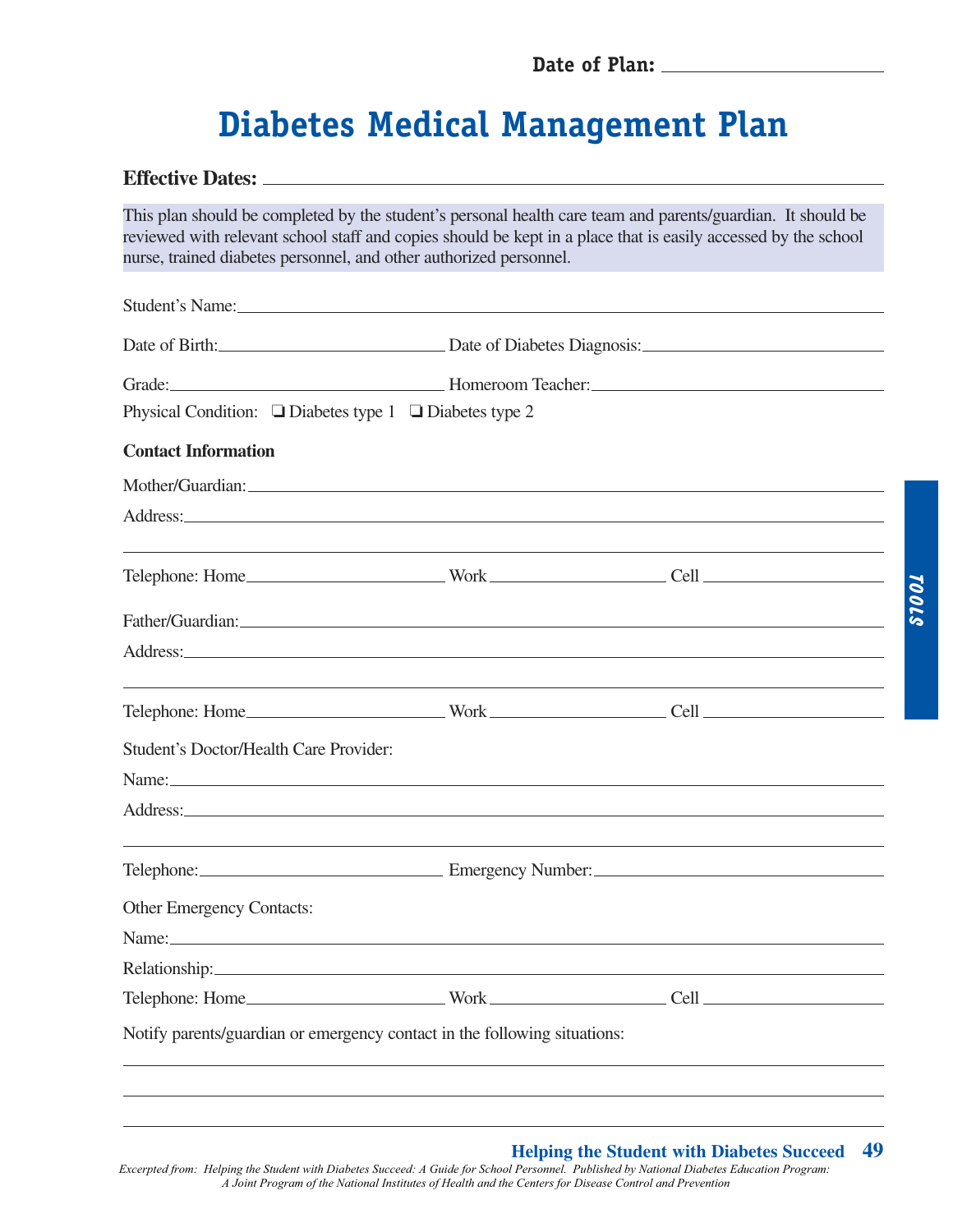# **Diabetes Medical Management Plan** *Continued*

| <b>Blood Glucose Monitoring</b>                                                                                                                                                                                                                                                                                                                                                                                                                                                                                                                                                                                                                                   |
|-------------------------------------------------------------------------------------------------------------------------------------------------------------------------------------------------------------------------------------------------------------------------------------------------------------------------------------------------------------------------------------------------------------------------------------------------------------------------------------------------------------------------------------------------------------------------------------------------------------------------------------------------------------------|
| Target range for blood glucose is $\Box$ 70-150 $\Box$ 70-180 $\Box$ Other                                                                                                                                                                                                                                                                                                                                                                                                                                                                                                                                                                                        |
|                                                                                                                                                                                                                                                                                                                                                                                                                                                                                                                                                                                                                                                                   |
| Times to do extra blood glucose checks ( <i>check all that apply</i> )<br>$\Box$ before exercise<br>$\Box$ after exercise<br>$\Box$ when student exhibits symptoms of hyperglycemia<br>$\Box$ when student exhibits symptoms of hypoglycemia<br>$\Box$ other (explain): $\Box$                                                                                                                                                                                                                                                                                                                                                                                    |
| Can student perform own blood glucose checks? $\Box$ Yes $\Box$ No                                                                                                                                                                                                                                                                                                                                                                                                                                                                                                                                                                                                |
|                                                                                                                                                                                                                                                                                                                                                                                                                                                                                                                                                                                                                                                                   |
|                                                                                                                                                                                                                                                                                                                                                                                                                                                                                                                                                                                                                                                                   |
| <b>Insulin</b>                                                                                                                                                                                                                                                                                                                                                                                                                                                                                                                                                                                                                                                    |
| <b>Usual Lunchtime Dose</b><br>Base dose of Humalog/Novolog /Regular insulin at lunch (circle type of rapid-/short-acting insulin used) is<br>units or does flexible dosing using ______ units/ ______ grams carbohydrate.<br>Use of other insulin at lunch: (circle type of insulin used): intermediate/NPH/lente _____ units or<br>basal/Lantus/Ultralente units.                                                                                                                                                                                                                                                                                               |
| <b>Insulin Correction Doses</b><br>Parental authorization should be obtained before administering a correction dose for high blood<br>glucose levels. $\Box$ Yes $\Box$ No                                                                                                                                                                                                                                                                                                                                                                                                                                                                                        |
| _____ units if blood glucose is _____ to ______ mg/dl                                                                                                                                                                                                                                                                                                                                                                                                                                                                                                                                                                                                             |
| _____ units if blood glucose is _____ to ______ mg/dl                                                                                                                                                                                                                                                                                                                                                                                                                                                                                                                                                                                                             |
| units if blood glucose is _____ to ______ mg/dl                                                                                                                                                                                                                                                                                                                                                                                                                                                                                                                                                                                                                   |
| _____ units if blood glucose is _____ to _____ mg/dl                                                                                                                                                                                                                                                                                                                                                                                                                                                                                                                                                                                                              |
| units if blood glucose is _____ to ______ mg/dl                                                                                                                                                                                                                                                                                                                                                                                                                                                                                                                                                                                                                   |
| Can student give own injections? $\Box$ Yes $\Box$ No<br>Can student determine correct amount of insulin? $\Box$ Yes $\Box$ No<br>Can student draw correct dose of insulin? $\Box$ Yes $\Box$ No<br>Parents are authorized to adjust the insulin dosage under the following circumstances:                                                                                                                                                                                                                                                                                                                                                                        |
|                                                                                                                                                                                                                                                                                                                                                                                                                                                                                                                                                                                                                                                                   |
| <b>For Students With Insulin Pumps</b>                                                                                                                                                                                                                                                                                                                                                                                                                                                                                                                                                                                                                            |
| Type of pump: Basal rates: 12 am to 1.12 am to 1.12 am to 1.12 am to 1.12 am to 1.12 am to 1.12 am to 1.12 am to 1.12 am to 1.12 am to 1.12 am to 1.12 am to 1.12 am to 1.12 am to 1.12 am to 1.12 am to 1.12 am to 1.12 am to<br>$\frac{1}{\sqrt{1-\frac{1}{2}}}\frac{1}{\sqrt{1-\frac{1}{2}}}\frac{1}{\sqrt{1-\frac{1}{2}}}\frac{1}{\sqrt{1-\frac{1}{2}}}\frac{1}{\sqrt{1-\frac{1}{2}}}\frac{1}{\sqrt{1-\frac{1}{2}}}\frac{1}{\sqrt{1-\frac{1}{2}}}\frac{1}{\sqrt{1-\frac{1}{2}}}\frac{1}{\sqrt{1-\frac{1}{2}}}\frac{1}{\sqrt{1-\frac{1}{2}}}\frac{1}{\sqrt{1-\frac{1}{2}}}\frac{1}{\sqrt{1-\frac{1}{2}}}\frac{1}{\sqrt{1-\frac{1}{2}}}\frac{1}{\sqrt{1-\frac{$ |
| $\frac{1}{\sqrt{1-\frac{1}{2}}}\frac{1}{\sqrt{1-\frac{1}{2}}}\cos{\frac{\pi \pi}{2}}$                                                                                                                                                                                                                                                                                                                                                                                                                                                                                                                                                                             |
|                                                                                                                                                                                                                                                                                                                                                                                                                                                                                                                                                                                                                                                                   |
| Type of infusion set:                                                                                                                                                                                                                                                                                                                                                                                                                                                                                                                                                                                                                                             |
| Insulin/carbohydrate ratio: Correction factor: Correction factor:                                                                                                                                                                                                                                                                                                                                                                                                                                                                                                                                                                                                 |

#### **50 Helping the Student with Diabetes Succeed**

*Excerpted from: Helping the Student with Diabetes Succeed: A Guide for School Personnel. Published by National Diabetes Education Program: A Joint Program of the National Institutes of Health and the Centers for Disease Control and Prevention*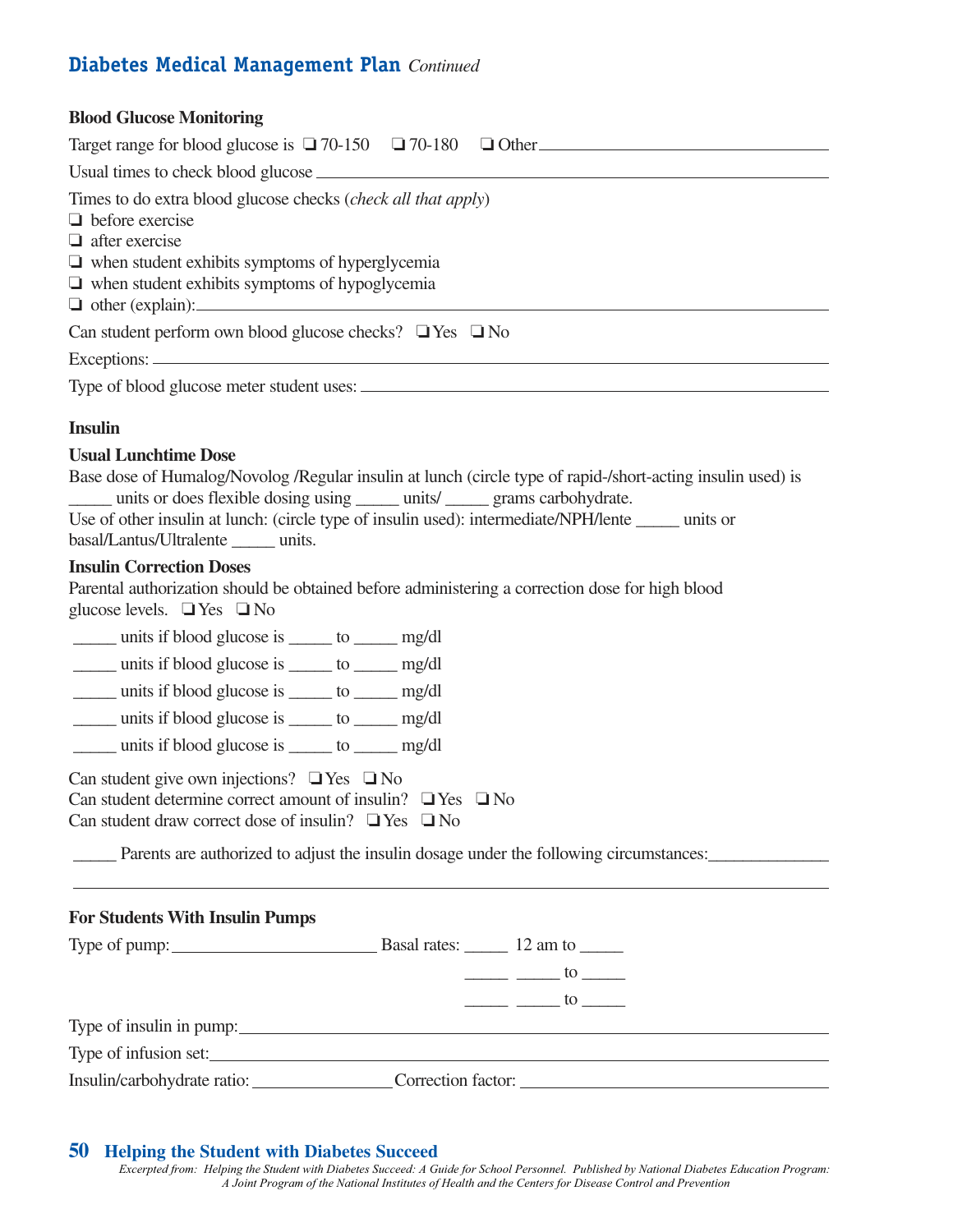# **Diabetes Medical Management Plan** *Continued*

| <b>Student Pump Abilities/Skills:</b><br>Count carbohydrates<br>Calculate and administer corrective bolus<br>Calculate and set basal profiles<br>Calculate and set temporary basal rate<br>Disconnect pump<br>Reconnect pump at infusion set<br>Prepare reservoir and tubing<br>Insert infusion set<br>Troubleshoot alarms and malfunctions | Bolus correct amount for carbohydrates consumed<br><b>For Students Taking Oral Diabetes Medications</b><br>Type of medication: | <b>Needs Assistance</b><br>$\Box$ Yes $\Box$ No<br>$\Box$ Yes $\Box$ No<br>$\Box$ Yes $\Box$ No<br>$\Box$ Yes $\Box$ No<br>$\Box$ Yes $\Box$ No<br>$\Box$ Yes $\Box$ No<br>$\Box$ Yes $\Box$ No<br>$\Box$ Yes $\Box$ No<br>$\Box$ Yes $\Box$ No<br>$\Box$ Yes $\Box$ No |                                                              |  |
|---------------------------------------------------------------------------------------------------------------------------------------------------------------------------------------------------------------------------------------------------------------------------------------------------------------------------------------------|--------------------------------------------------------------------------------------------------------------------------------|-------------------------------------------------------------------------------------------------------------------------------------------------------------------------------------------------------------------------------------------------------------------------|--------------------------------------------------------------|--|
|                                                                                                                                                                                                                                                                                                                                             | Other medications: Timing: Timing:                                                                                             |                                                                                                                                                                                                                                                                         |                                                              |  |
| <b>Meals and Snacks Eaten at School</b>                                                                                                                                                                                                                                                                                                     | Is student independent in carbohydrate calculations and management? $\Box$ Yes $\Box$ No                                       |                                                                                                                                                                                                                                                                         |                                                              |  |
| Meal/Snack                                                                                                                                                                                                                                                                                                                                  | <b>Time</b>                                                                                                                    |                                                                                                                                                                                                                                                                         | Food content/amount                                          |  |
| <b>Breakfast</b>                                                                                                                                                                                                                                                                                                                            | the control of the control of the control of the control of the control of                                                     |                                                                                                                                                                                                                                                                         |                                                              |  |
| Mid-morning snack                                                                                                                                                                                                                                                                                                                           | the control of the control of the control of the control of the control of                                                     |                                                                                                                                                                                                                                                                         | <u> 1989 - Johann Stein, mars and de Brasilian (b. 1989)</u> |  |
| Lunch                                                                                                                                                                                                                                                                                                                                       | <u> 1989 - Johann John Stone, meil in der Stone besteht der Stone besteht der Stone besteht der Stone besteht der</u>          |                                                                                                                                                                                                                                                                         |                                                              |  |
| Mid-afternoon snack                                                                                                                                                                                                                                                                                                                         | <u> 1999 - Johann Stein, mars an deus an deus Angels</u>                                                                       |                                                                                                                                                                                                                                                                         |                                                              |  |
| Dinner                                                                                                                                                                                                                                                                                                                                      |                                                                                                                                |                                                                                                                                                                                                                                                                         |                                                              |  |
| Snack before exercise? $\Box$ Yes $\Box$ No                                                                                                                                                                                                                                                                                                 |                                                                                                                                |                                                                                                                                                                                                                                                                         |                                                              |  |
| Snack after exercise? $\Box$ Yes $\Box$ No                                                                                                                                                                                                                                                                                                  |                                                                                                                                |                                                                                                                                                                                                                                                                         |                                                              |  |
|                                                                                                                                                                                                                                                                                                                                             | Other times to give snacks and content/amount: __________________________________                                              |                                                                                                                                                                                                                                                                         |                                                              |  |
|                                                                                                                                                                                                                                                                                                                                             | Preferred snack foods:                                                                                                         |                                                                                                                                                                                                                                                                         |                                                              |  |
|                                                                                                                                                                                                                                                                                                                                             |                                                                                                                                |                                                                                                                                                                                                                                                                         |                                                              |  |
|                                                                                                                                                                                                                                                                                                                                             | Instructions for when food is provided to the class (e.g., as part of a class party or food sampling event):                   |                                                                                                                                                                                                                                                                         |                                                              |  |
|                                                                                                                                                                                                                                                                                                                                             |                                                                                                                                |                                                                                                                                                                                                                                                                         |                                                              |  |
|                                                                                                                                                                                                                                                                                                                                             |                                                                                                                                |                                                                                                                                                                                                                                                                         |                                                              |  |
| <b>Exercise and Sports</b>                                                                                                                                                                                                                                                                                                                  |                                                                                                                                |                                                                                                                                                                                                                                                                         |                                                              |  |
|                                                                                                                                                                                                                                                                                                                                             | A fast-acting carbohydrate such as solution of the state of the should be should be should be                                  |                                                                                                                                                                                                                                                                         |                                                              |  |
| available at the site of exercise or sports.                                                                                                                                                                                                                                                                                                |                                                                                                                                |                                                                                                                                                                                                                                                                         |                                                              |  |
|                                                                                                                                                                                                                                                                                                                                             | Restrictions on activity, if any:                                                                                              |                                                                                                                                                                                                                                                                         |                                                              |  |
|                                                                                                                                                                                                                                                                                                                                             | or if moderate to large urine ketones are present.                                                                             |                                                                                                                                                                                                                                                                         |                                                              |  |

## **Helping the Student with Diabetes Succeed 51**